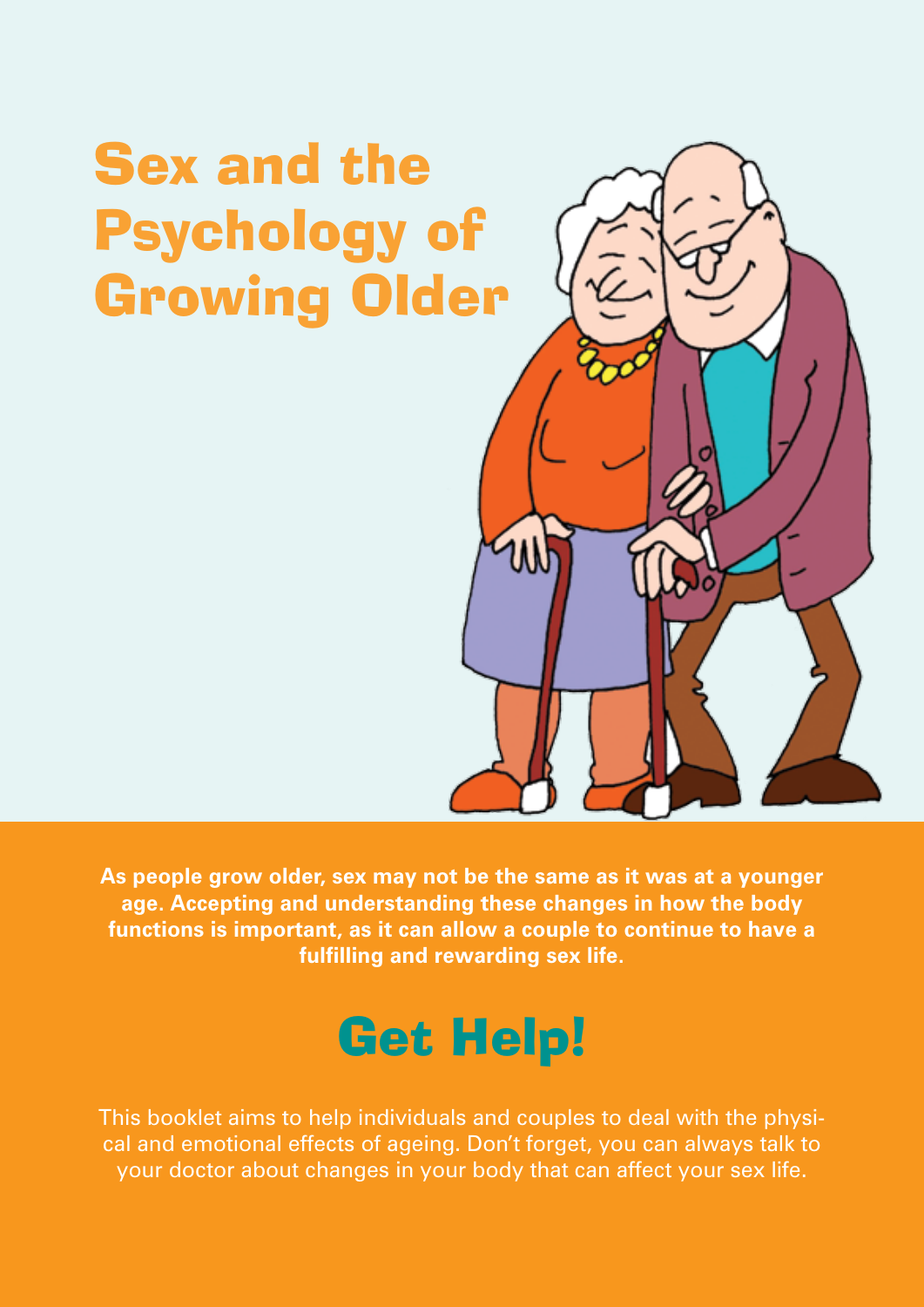**Changes in our bodies as we grow older can affect many different aspects of our lives. This booklet aims to provide information about sex and ageing and looks at problems that may be quite challenging for many people or couples.**

To maintain a satisfying sex life it is always important to talk to your partner. Set aside time to be sensual and sexual together. Many couples want to know how to get back to the sexual arousal and activity they experienced in their 20s, 30s and early 40s. That might not be possible or even necessary. A satisfying sex life does not always mean quantity, but often quality. Find ways to optimise your body's response for sexual experiences now. Ask yourselves what's satisfying and mutually acceptable.

As your body is changing you might find that some sexual positions that you always practice are not as comfortable for you, your partner or both of you. Discuss these difficulties together, keep an open mind and try new positions. There is no right or wrong, a good or a bad position. Keep in mind that it's not all about intercourse or getting back to the way things were when you were younger. The key to a great sex life is finding out what works for both of you now. Senior sex may call for some creativity. Here are some ideas that might help you start expanding your sex life.

For a man, if erection problems are an issue, it's worth trying sex with the partner on top, as hardness is less important in this position. For a woman, if dryness is an issue, using lubrication can help. You can find lubricants in a pharmacist, supermarket, or on line.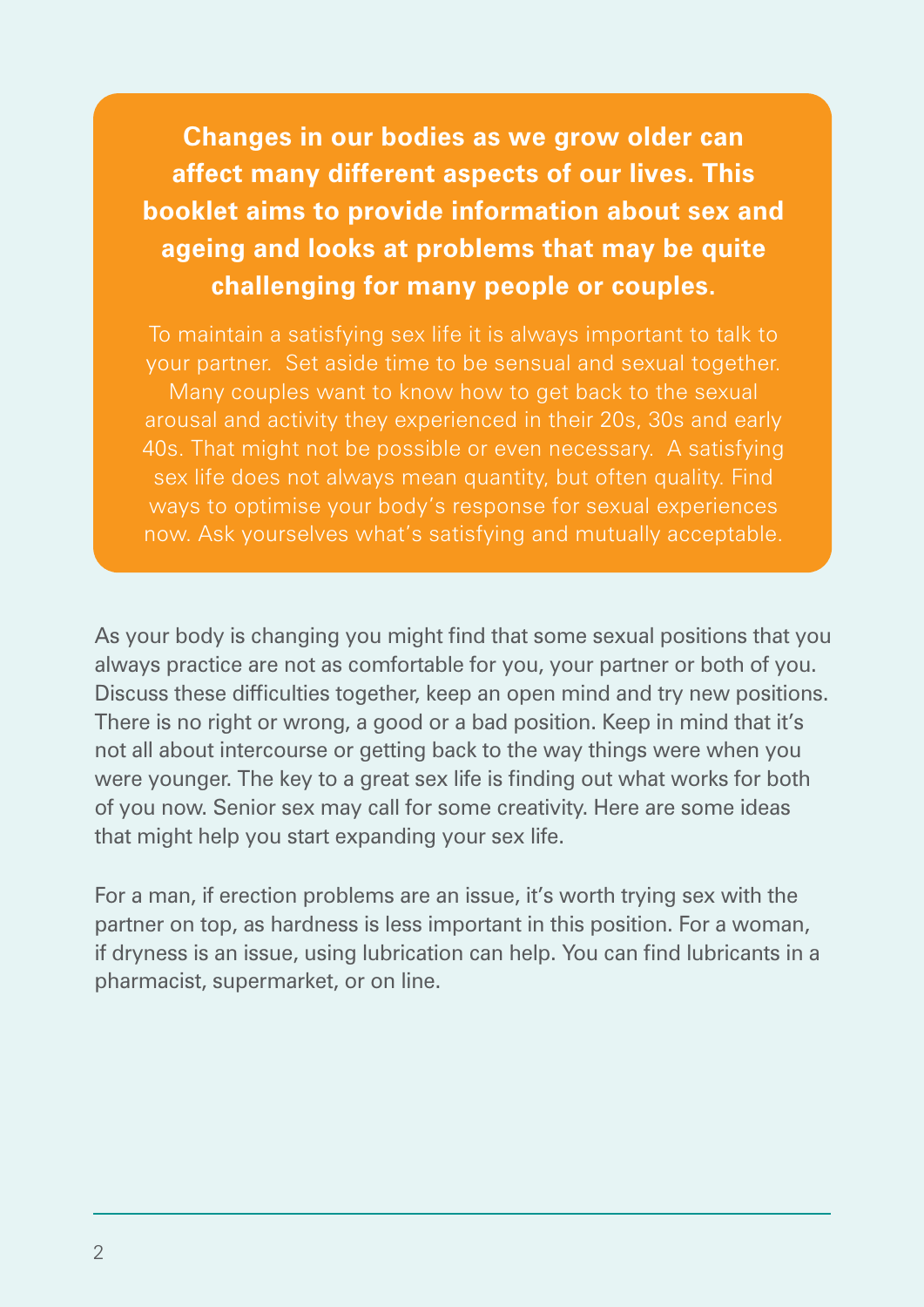## Tips for a Healthy Sex Life Later on in Life

**Talk with your partner.** Unfortunately, many older adults still consider talking about sex to be taboo. Having an open discussion about your needs, desires and concerns with your partner can bring you closer and help you both enjoy sex and intimacy more. Although to start with you may feel uncomfortable talking about sex, once you start talking about it you will probably find it will get easier. You may find that just talking about sex can make you feel sexy. Some of the following tips can be helpful.

- **Communication about sex** can become a lot easier when we are playful about the subject. Humour, gentle teasing, and even tickling can be used to lighten the mood. Talking openly about your needs, desires, and concerns with your partner can bring you closer—and help you both enjoy the sex and intimacy.
- **• Discussing** your feelings with your partner can help. Feeling angry, unhappy, depressed or helpless has a strong negative impact on how you feel about your sex life and often can affect the relationship. On the other hand, successful love making can soothe the stress and reduce the anxiety (if you let it!). Professional counselling, psychotherapy or other treatment can improve your sex life as well as your well-being.
- **• Honesty** fosters trust and relaxes both partners. If you usually initiate sex, tell your partner what you need. If you're worried about hurting your partner's feelings, or being misunderstood, speak about your own experience. Use "I" statements, such as "I think my body responds better when ... " to open up to your partner and be able to communicate both your needs.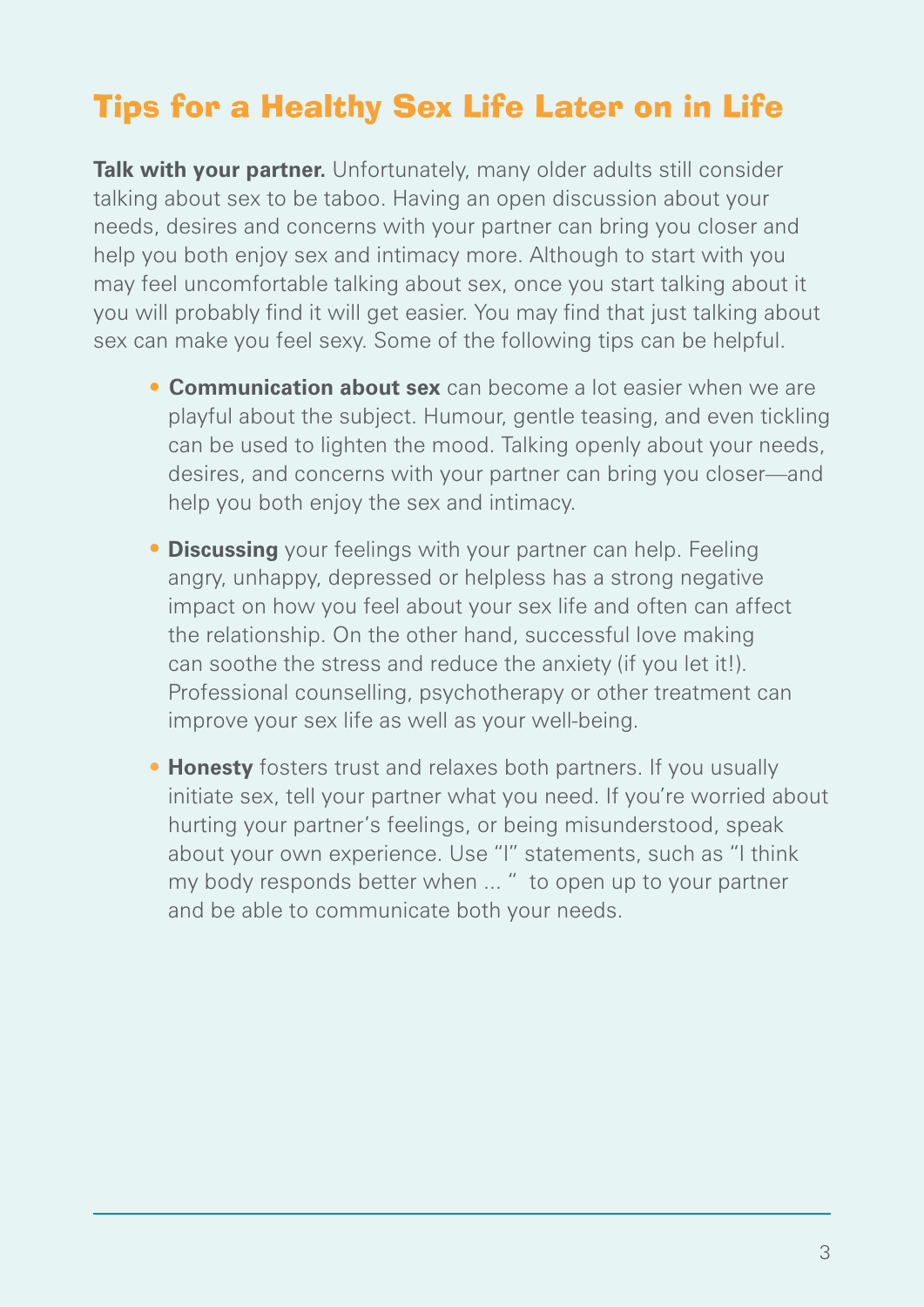

- **•** It is very positive to experiment with new things (hugs, ways of being sexual and so on). It is good to discuss new ideas with your partner and encourage your partner to discuss his or her ideas, too. The senior years—with more time and fewer distractions—can be a time of creativity and passion.
- **• Think of sex** as something that can keep you in shape, both physically and mentally. Remember that maintaining a sex life into your senior years is a matter of good health.

**Talk to your doctor** about sexual issues which concern you. They can help you to manage chronic bodily conditions which may have an impact on sex. There are medications which can be altered to help improve your sex life or the underlying problem itself can be treated.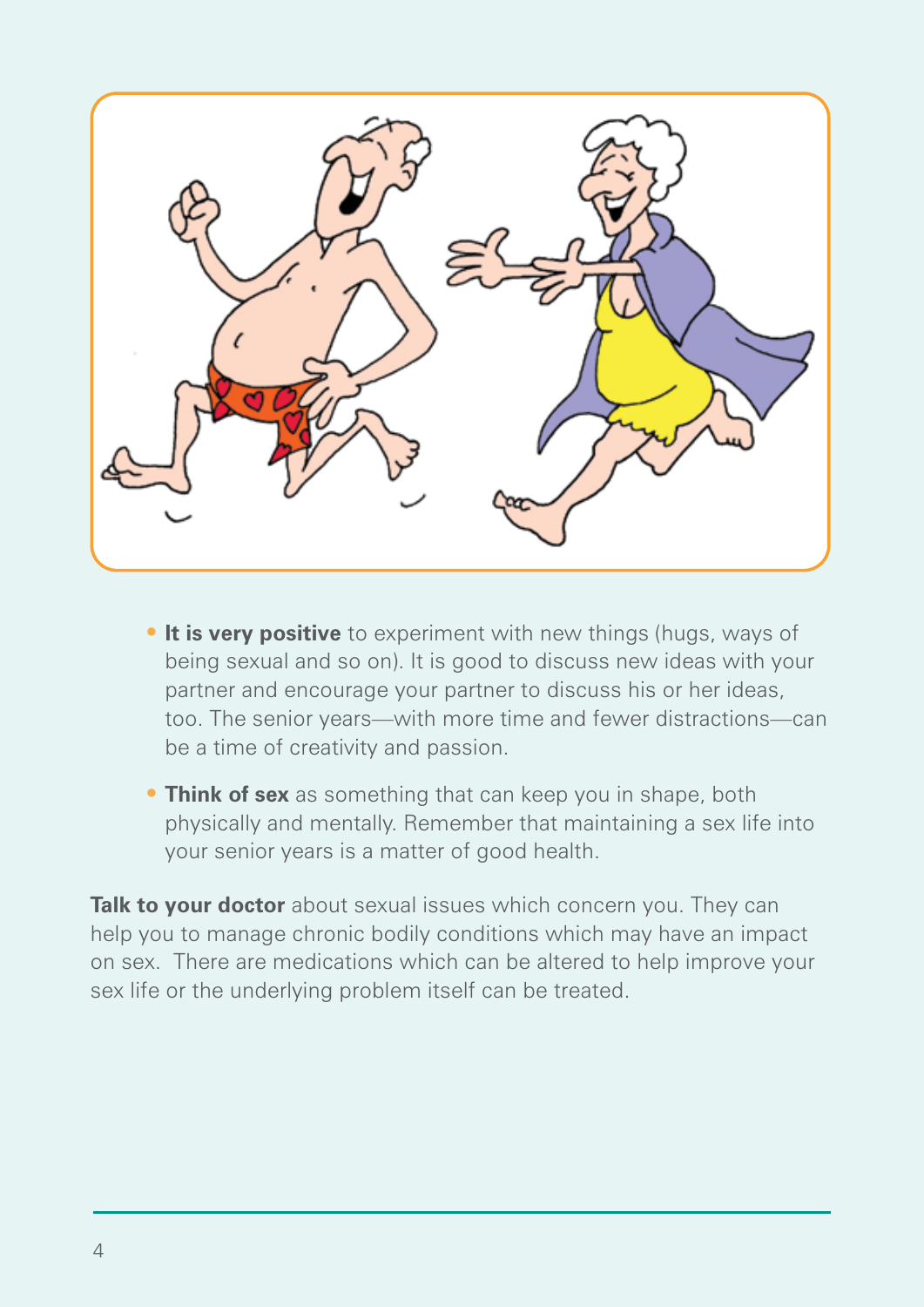**Expand your definition of sex.** Remember, that a good sex life involves a lot more than just sexual intercourse. Intimacy, touch, kisses, feeling desired and accepted are very important and can be just as rewarding for both of you. Be open to finding new ways to enjoy sexual contact and intimacy. Even if you are ill or have physical disabilities, you can engage in intimate acts and benefit from closeness with another person. As you age, it's normal for both of you to have different sexual abilities and needs, and to need more time to get aroused or reach a climax. Try to forget the old way that you thought about sex. Try to increase stimulation, both mental and physical in order to increase pleasure. Give more time to you and your partner.

**Change your routine.** Don't get stuck in a rut. Try simple changes which can improve your sex life dramatically. Change the time of day for making love to a time when you have the most energy. Try the morning, when you're refreshed from a good night's sleep, rather than at the end of the day before you go to sleep. Set aside more time where you can both feel sensual. For example, have a bath or shower together, or have a romantic dinner. Try a new sexual position or explore other new ways of connecting romantically and sexually.

**Seek a partner if you're single.** Many older people find themselves single after having had a long term relationship. It can be difficult starting a relationship after the loss of a partner or having been single for a long time, and sometimes it can feel impossible to meet new people. Socialising, starting a new hobby or going to the gym can often offer opportunities to meet new people, to flirt and start dating again.

Don't be afraid to explore a same sex relationship, although this may be a new and somewhat startling idea. No one ever outgrows the need for emotional closeness and intimate love.

If you start an intimate relationship with a new partner, be sure you practice safe sex, as you are at risk of sexually transmitted diseases, such as gonorrhoea, syphilis, chlamydia or AIDS, even more than when younger.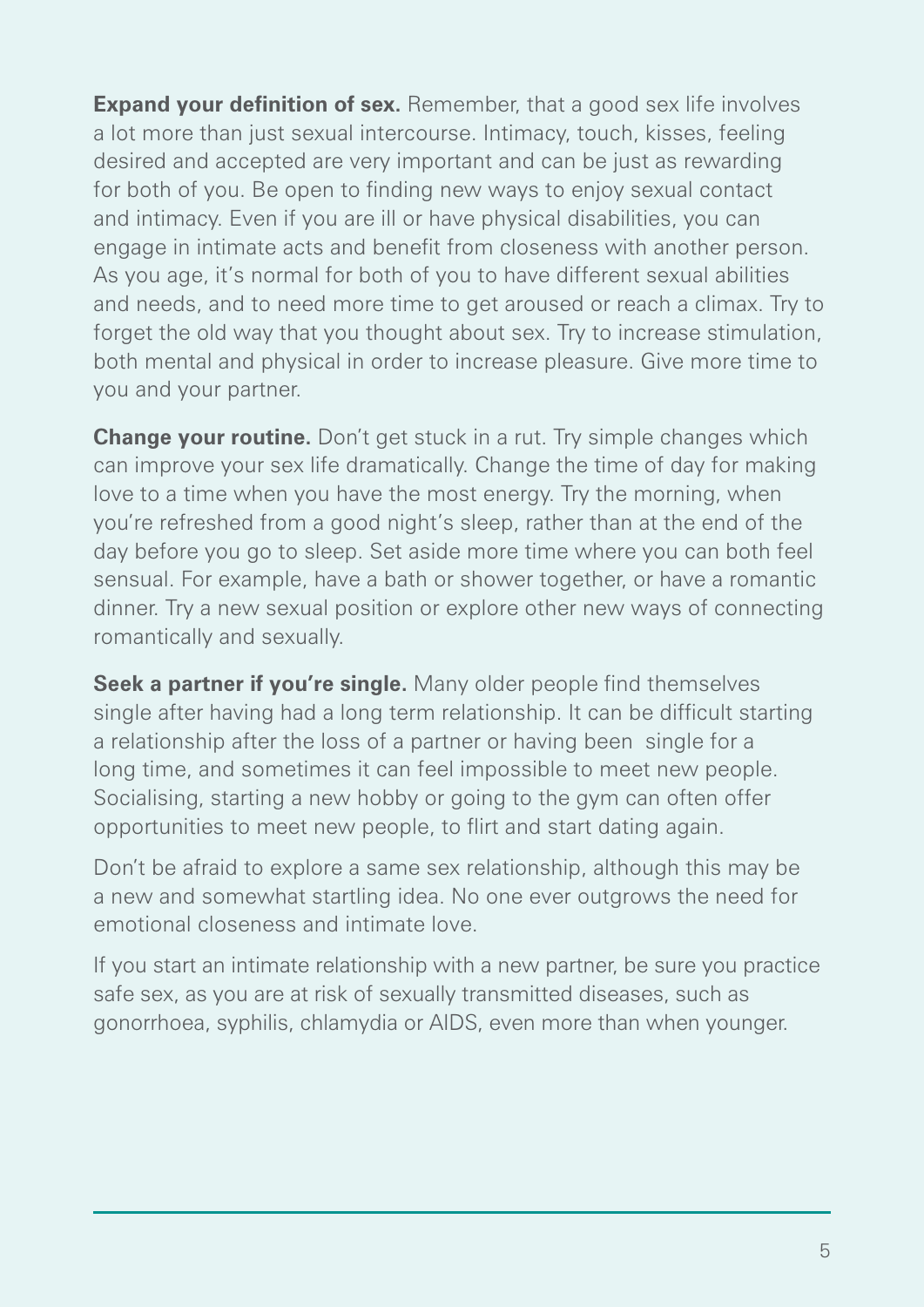**Stay positive.** The changes that come with ageing, such as those that can occur with health problems, with appearance and sexual performance, can leave many men and women feeling less attractive or feeling they're less capable of enjoying or giving sexual pleasure.

Being sexually active (with or without intercourse) both for young and for older adults matters throughout your life, and it has a particularly important role especially in older people as sex can reduce anxiety, help to relax and give enjoyment, release painkilling endorphins and increase circulation.

Whether you're in a heterosexual or a homosexual relationship, try to understand how your partner's body works so that you can appreciate his or her desires, the different ways that you might be able to arouse and excite your partner, as well as appreciating your differences. Seek ways to accommodate both your needs.

If you're ill, especially with a chronic or life threatening illness, your sexuality may take a backseat to treating your illness. Pain, discomfort, medications or worry can overshadow your sexual desire. Also, your appearance might change, or your confidence. If you're the caregiver, your sexual desire might be compromised by the stress of dealing with the demands of caring for your partner or feeling uncomfortable that you still have a sexual desire when your partner is ill.

As a caregiver, be aware of your changing role. Find a way to set aside the caregiver role from time to time, and be a partner instead — so that you can relax and feel nurtured by your partner. That way, you can enjoy a mutually satisfying sexual encounter.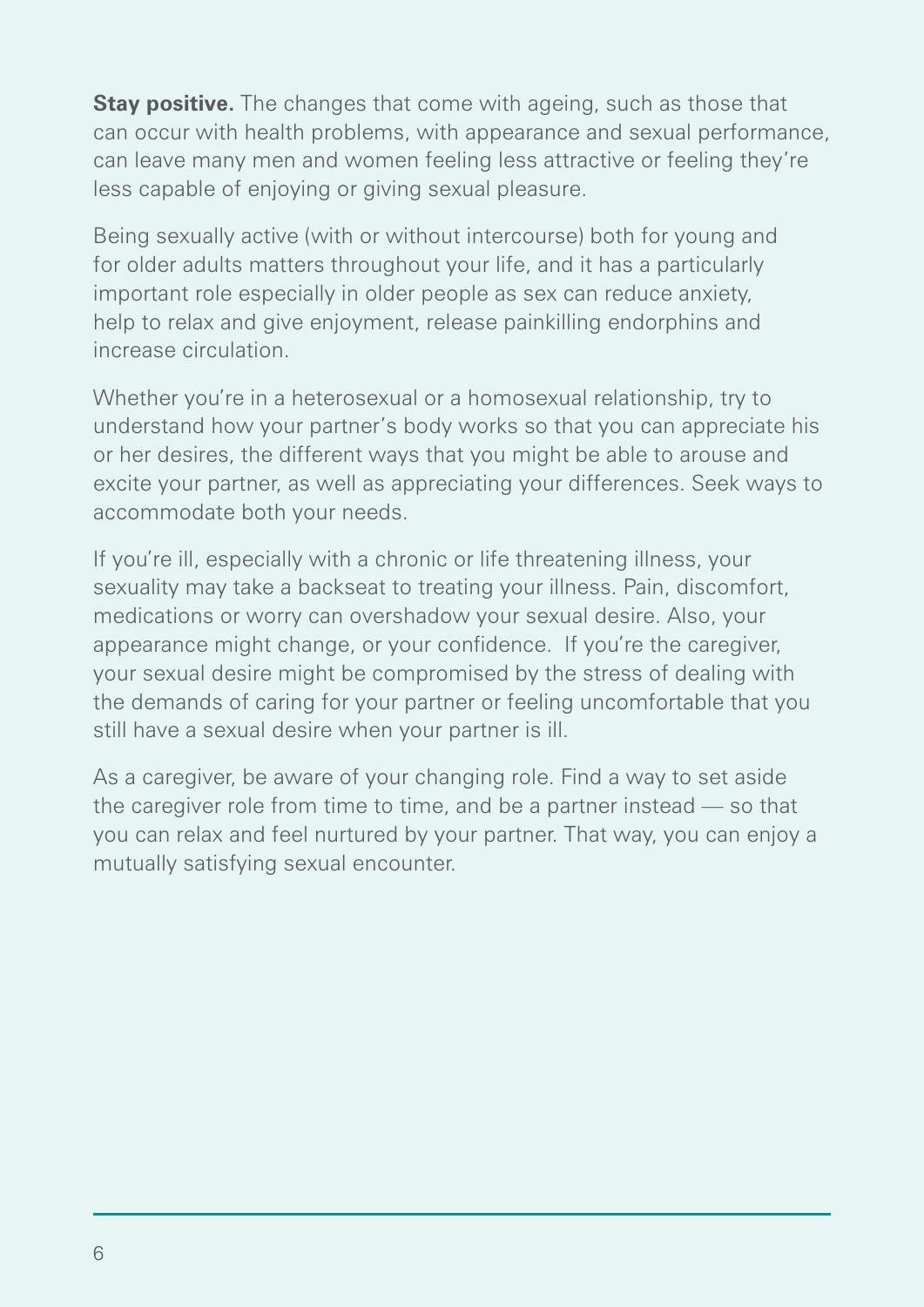**Dementia** can affect you or your partner as you get older. This insidious illness can change your sexual relationship and affect much of your lives together. Some couples find that they are able to find additional ways of expressing closeness and intimacy. However, there may be challenges, as dementia can lead to someone becoming either more, or less, interested in sex, difficulties in sexual functioning and a lack of subtlety, or even aggression when approaching or discussing sexual matters. This can, understandably, be very unsettling for a partner.

These issues, and potential ways of overcoming any difficulties, are comprehensively explored in a leaflet produced by the Alzheimer's Society, which is available online. This leaflet also covers the thorny issue of whether someone with dementia has the capacity to give fully informed consent to sex. This involves the person being able to understand what is proposed, retain that information in order to choose whether they want to continue and to be able to communicate, by words or gesture, their assent. It is important for a partner to sensitively note non-verbal signs of their loved one not wanting to engage in an activity, as verbal selfexpression may be diminished in dementia. The reward for successfully overcoming these hurdles can be an ongoing, mutually satisfying and comforting closeness.

## Some Final Thoughts

Remember, that a good sex life involves a lot more than just sexual intercourse. Intimacy, touch, kisses, feeling desired and accepted are very important. Even if you are ill or have physical disabilities, you can engage in intimate acts and benefit from closeness with another person. Try to forget the old way that you thought about sex and what the correct sex life should be. Try to increase stimulation, both mental and physical in order to increase pleasure. Give yourself more time and more time to your partner.